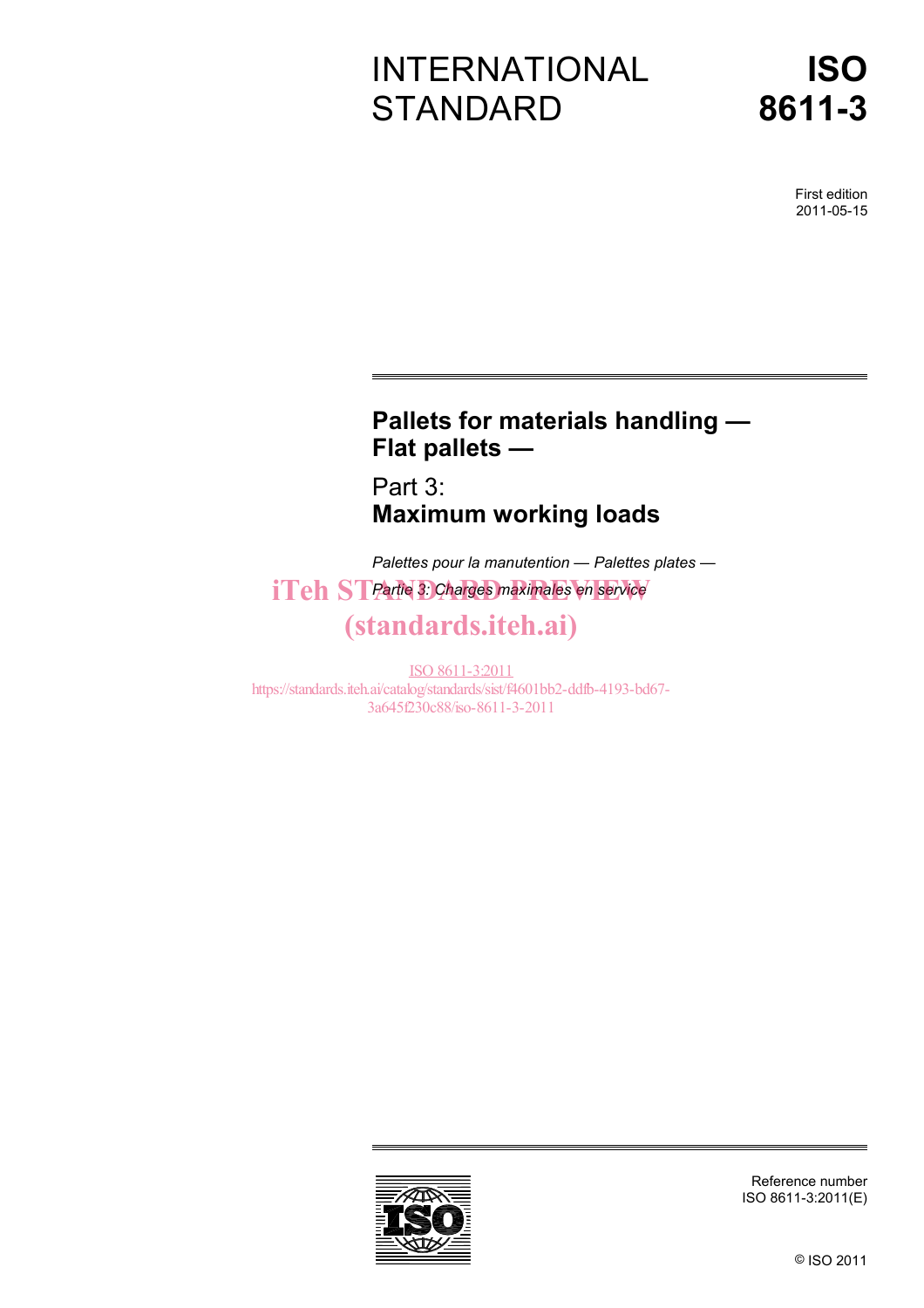# iTeh STANDARD PREVIEW (standards.iteh.ai)

ISO 8611-3:2011 https://standards.iteh.ai/catalog/standards/sist/f4601bb2-ddfb-4193-bd67- 3a645f230c88/iso-8611-3-2011



## **COPYRIGHT PROTECTED DOCUMENT**

#### © ISO 2011

All rights reserved. Unless otherwise specified, no part of this publication may be reproduced or utilized in any form or by any means, electronic or mechanical, including photocopying and microfilm, without permission in writing from either ISO at the address below or ISO's member body in the country of the requester.

ISO copyright office Case postale 56 • CH-1211 Geneva 20 Tel. + 41 22 749 01 11 Fax + 41 22 749 09 47 E-mail copyright@iso.org Web www.iso.org

Published in Switzerland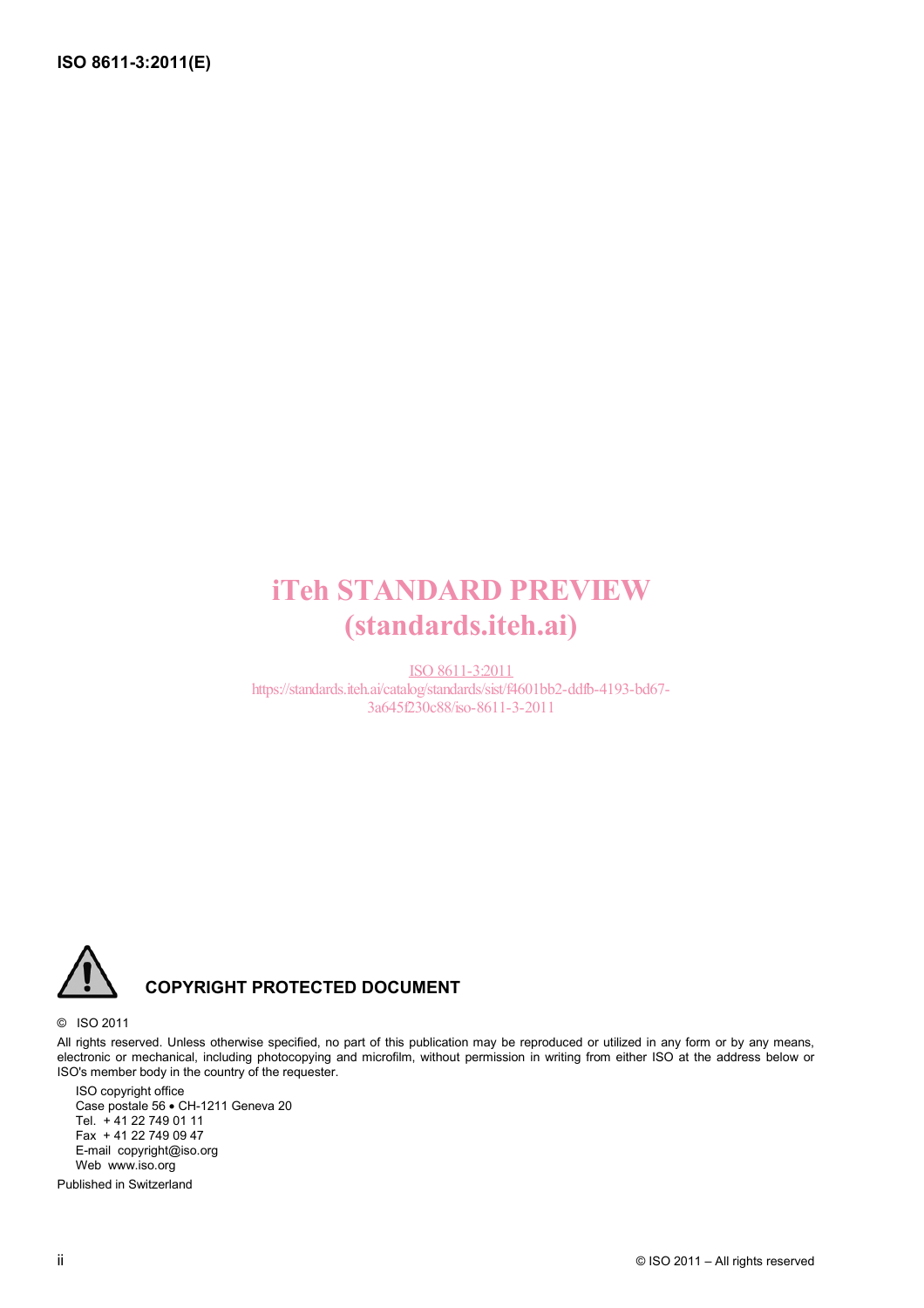## **Contents**

| $\blacktriangleleft$                                       |                                                                                                                                                                                                                                                                                                                                                                                                                 |  |
|------------------------------------------------------------|-----------------------------------------------------------------------------------------------------------------------------------------------------------------------------------------------------------------------------------------------------------------------------------------------------------------------------------------------------------------------------------------------------------------|--|
| $\overline{2}$                                             |                                                                                                                                                                                                                                                                                                                                                                                                                 |  |
| 3                                                          |                                                                                                                                                                                                                                                                                                                                                                                                                 |  |
| $\overline{\mathbf{4}}$<br>4.1<br>4.2<br>4.3<br>4.4<br>4.5 |                                                                                                                                                                                                                                                                                                                                                                                                                 |  |
| 5                                                          |                                                                                                                                                                                                                                                                                                                                                                                                                 |  |
|                                                            | Annex A (informative) The effect of packaging design, pallet stiffness and load stabilizer<br>$\mathcal{L}$ and $\mathcal{L}$ and $\mathcal{L}$ and $\mathcal{L}$ and $\mathcal{L}$ and $\mathcal{L}$ and $\mathcal{L}$ and $\mathcal{L}$ and $\mathcal{L}$ and $\mathcal{L}$ and $\mathcal{L}$ and $\mathcal{L}$ and $\mathcal{L}$ and $\mathcal{L}$ and $\mathcal{L}$ and $\mathcal{L}$ and $\mathcal{L}$ and |  |

# (standards.iteh.ai)

ISO 8611-3:2011 https://standards.iteh.ai/catalog/standards/sist/f4601bb2-ddfb-4193-bd67-3a645f230c88/iso-8611-3-2011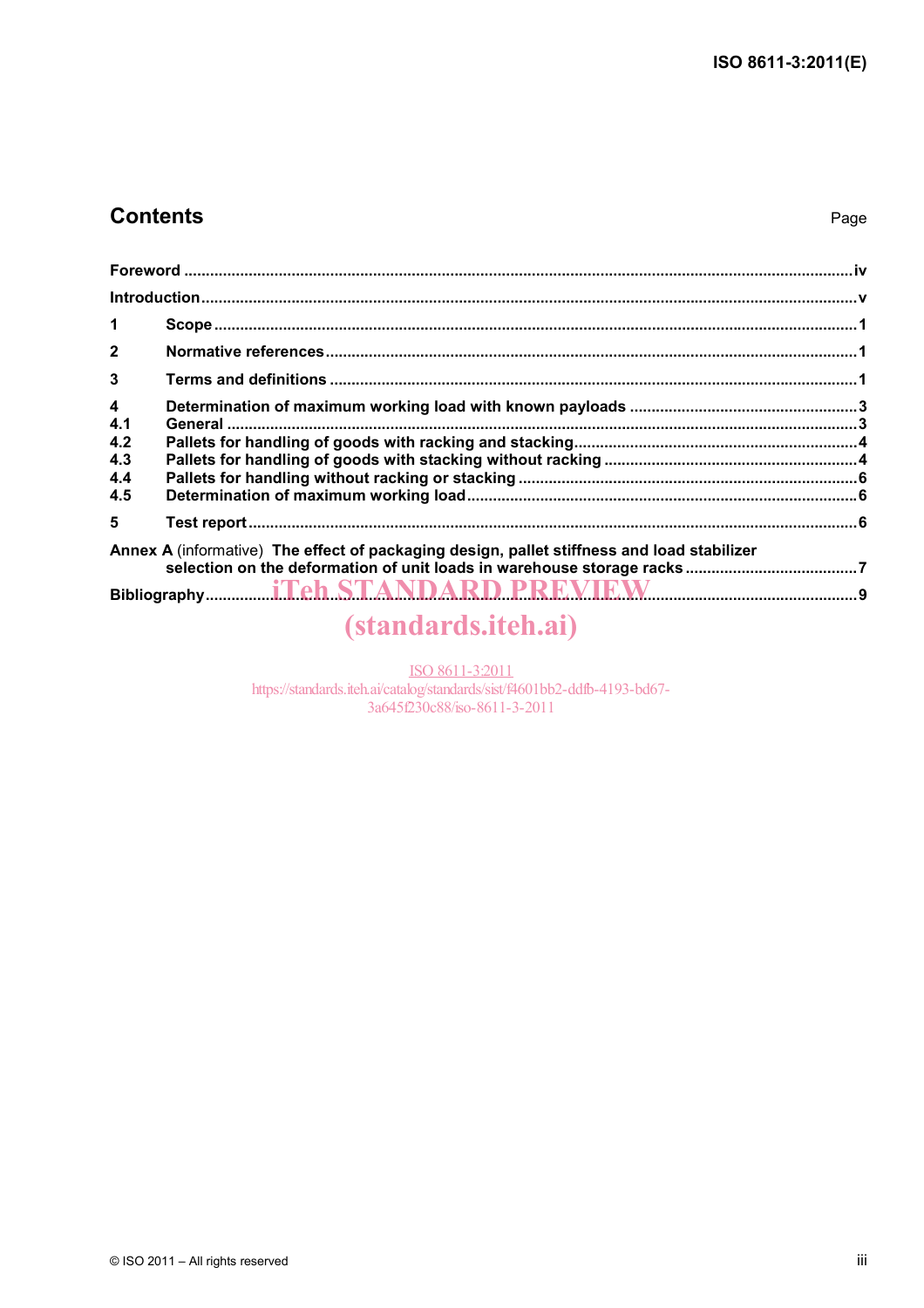## **Foreword**

ISO (the International Organization for Standardization) is a worldwide federation of national standards bodies (ISO member bodies). The work of preparing International Standards is normally carried out through ISO technical committees. Each member body interested in a subject for which a technical committee has been established has the right to be represented on that committee. International organizations, governmental and non-governmental, in liaison with ISO, also take part in the work. ISO collaborates closely with the International Electrotechnical Commission (IEC) on all matters of electrotechnical standardization.

International Standards are drafted in accordance with the rules given in the ISO/IEC Directives, Part 2.

The main task of technical committees is to prepare International Standards. Draft International Standards adopted by the technical committees are circulated to the member bodies for voting. Publication as an International Standard requires approval by at least 75 % of the member bodies casting a vote.

Attention is drawn to the possibility that some of the elements of this document may be the subject of patent rights. ISO shall not be held responsible for identifying any or all such patent rights.

ISO 8611-3 was prepared by Technical Committee ISO/TC 51, *Pallets for unit load method of materials handling*.

THIS first edition of ISO 8611-3 cancels and replaces ISO/TS 8611-3:2005, which has been technically revised.

ISO 8611 consists of the following parts, under the general title *Pallets for materials handling — Flat pallets*: standards.iteh

⎯ *Part 1: Test methods* 

ISO 8611-3:2011

https://standards.iteh.ai/catalog/standards/sist/f4601bb2-ddfb-4193-bd67-

- ⎯ *Part 2: Performance requirements and selection of tests*  3a645f230c88/iso-8611-3-2011
- ⎯ *Part 3: Maximum working loads*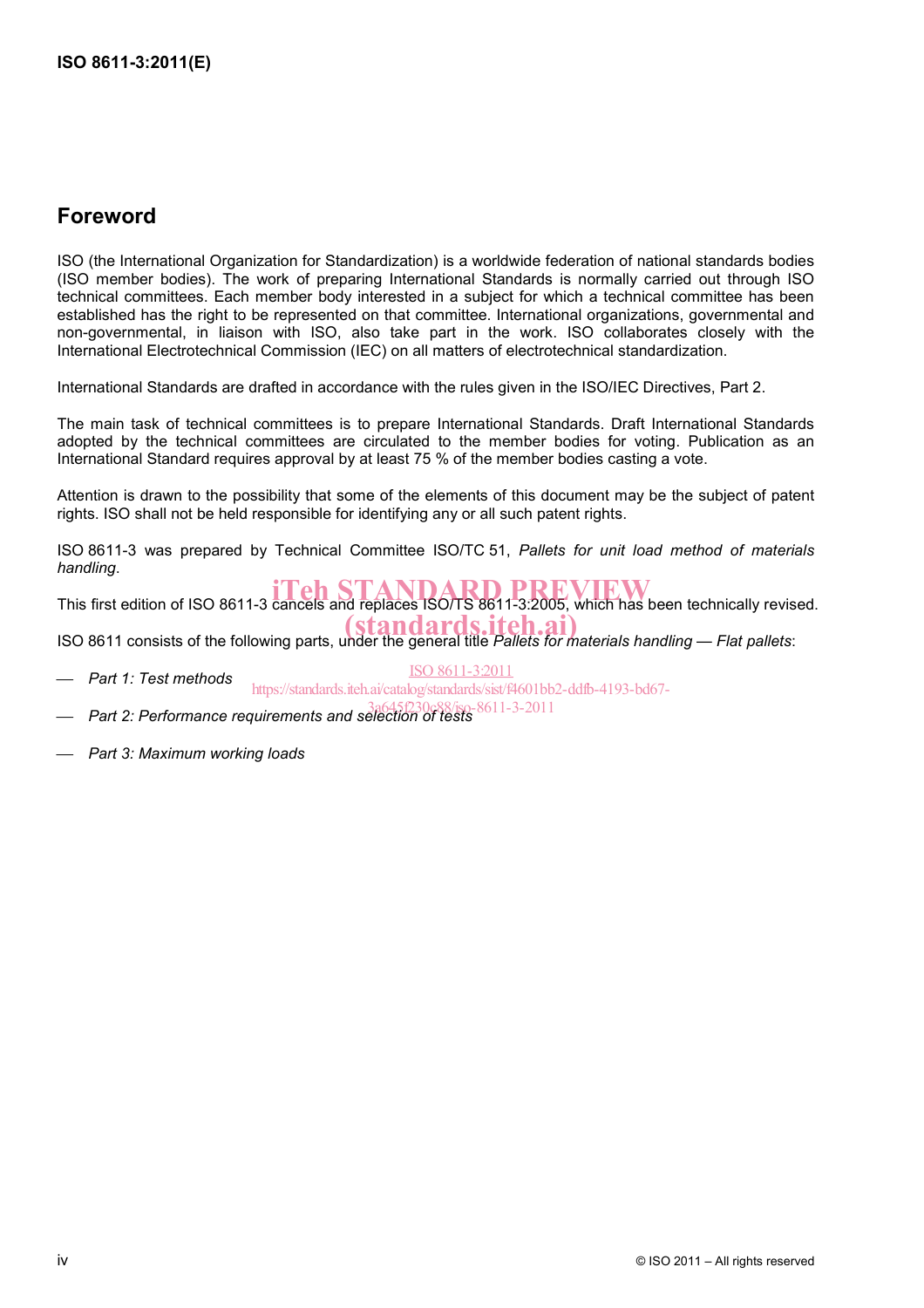## **Introduction**

The forces to which pallets are exposed during use vary significantly. The test procedures described in ISO 8611-1 are approximate simulations of pallet use. These tests help the pallet designer to establish an initial acceptable balance between the cost and the performance of a pallet design. It is intended that all results of tests performed using this protocol be confirmed and verified using field trials before publication of performance or the commercial implementation of a new pallet design.

The nominal load, determined according to this test protocol, does not represent a payload and cannot be verified using field trials. The nominal load is a minimum payload level for use in determining maximum working load according to the procedures in this part of ISO 8611. The maximum working load can be verified for a specified payload and intended use, using field trials. It is intended that the publication of the maximum working load include a description of the payload and the intended modes of use of the pallet.

It is essential to exercise care when comparing the results of tests with historic experience using existing pallet designs. User expectations of pallet performance vary. Some require greater and some accept lower levels of performance. Users are accepting different levels of risk when using pallets. Because of the varied performance expectations of pallet users, the results of tests might not always reflect the user's perception of pallet performance in use.

The nominal load might not reflect users' perception of pallet performance because the nominal load does not<br>represent a pavload. It is intended that maximum working loads be used to compare with the historic represent a payload. It is intended that maximum working loads be used to compare with the historic performance of existing pallet designst  $\bm{andards}.\textit{iteh}.\bm{ai})$ 

Regarding the use of the ISO 8611 series, ISO 8611-3:2011

- ISO 8611-1 describes the test methods, essendards/sist/f4601bb2-ddfb-4193-bd67-

3a645f230c88/iso-8611-3-2011

- ISO 8611-2 describes the performance requirements and selection of tests, and
- $-$  this part of ISO 8611 describes tests for determining maximum working loads for known payloads.

ISO 8611-1 and ISO 8611-2 are required for determining nominal load. The nominal load is the lowest safe load value for the specified support conditions, independent of the type of load (excluding concentrated loads).

ISO 8611-1, ISO 8611-2 and this part of ISO 8611 are required for determining maximum working loads for known payloads.

The nominal load for the intended use is established by the selection of tests in ISO 8611-1 and the performance requirement is established from criteria in ISO 8611-2.

The following three types of intended use with specified support conditions are defined:

- handling of loaded pallets with racking and stacking;
- handling of loaded pallets without racking;
- handling of loaded pallets without racking or stacking.

To determine the maximum working load by testing in this part of ISO 8611, the deflection under the known payload cannot exceed the limiting deflection (see 4.2, 4.3 and 4.4) established in ISO 8611-1 and ISO 8611-2. The maximum working load is the greatest payload that a pallet can be permitted to carry in a specific loading and support condition.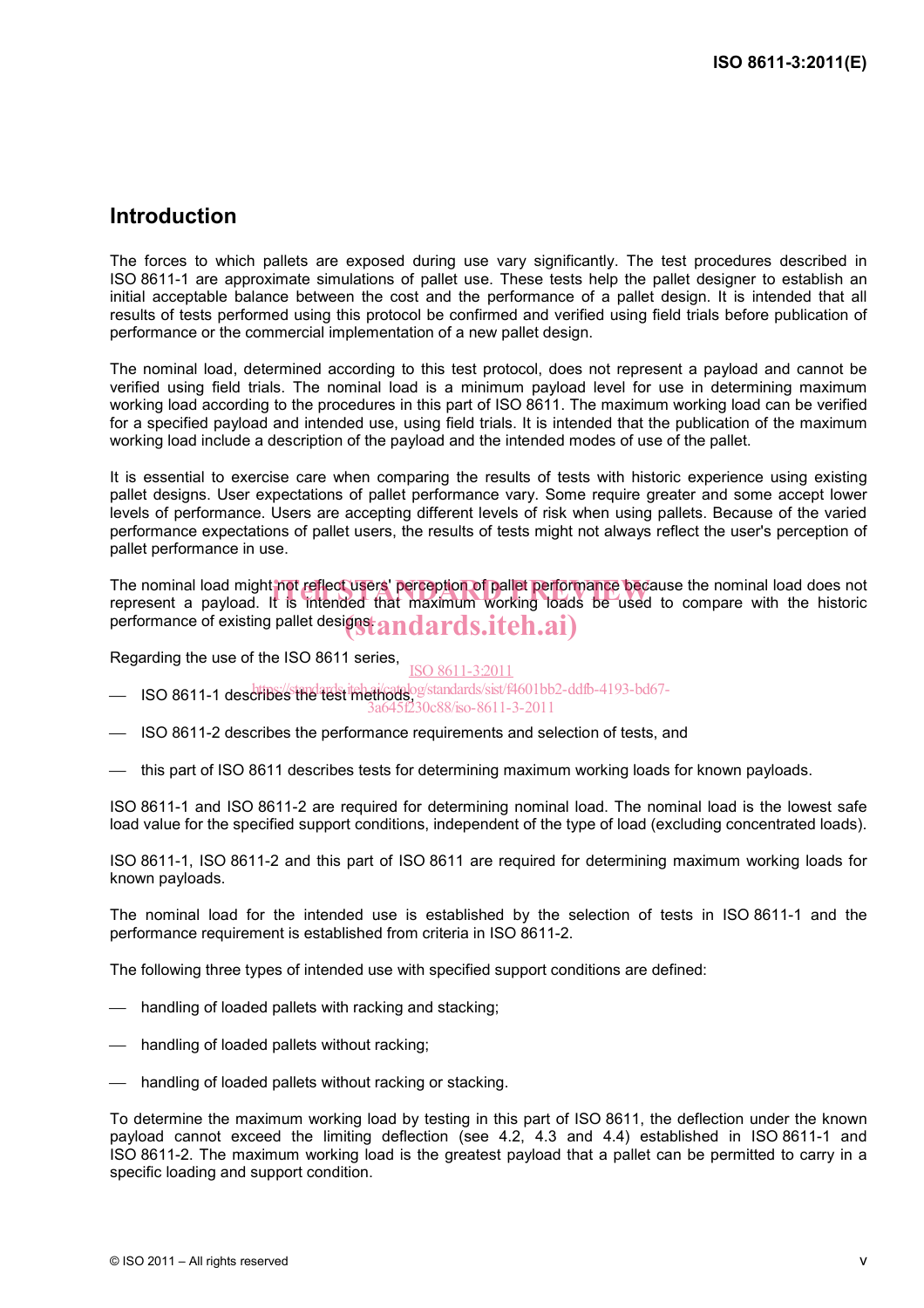Guidance is given in Annex A as to the general effect on performance of different load types and stabilization methods. These can only give guidance as to the likely result from tests with the known payload.

Other tests for durability evaluation are specified in ISO 8611-1.

# iTeh STANDARD PREVIEW (standards.iteh.ai)

ISO 8611-3:2011 https://standards.iteh.ai/catalog/standards/sist/f4601bb2-ddfb-4193-bd67- 3a645f230c88/iso-8611-3-2011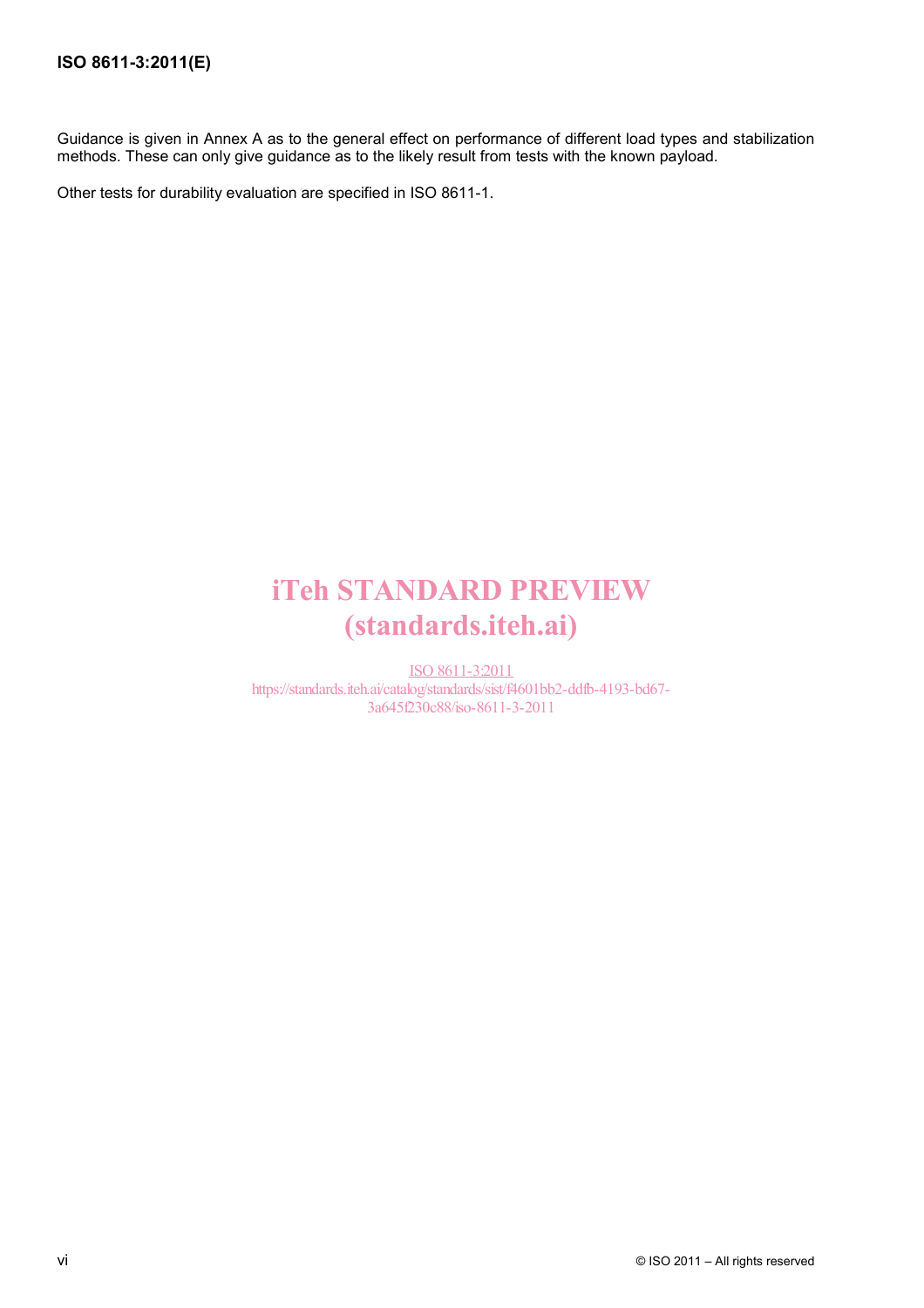# **Pallets for materials handling — Flat pallets —**

# Part 3: **Maximum working loads**

### **1 Scope**

This part of ISO 8611 specifies the determination of maximum working load for new flat pallets with known payloads in different handling environments.

It is not intended to apply to pallets with a fixed superstructure or a rigid, self-supporting container that can be mechanically attached to the pallet and which contributes to the strength of the pallet.

### **2 Normative references**

# The following referenced documents are indispensable for the application of this document. For dated

references, only the edition cited applies. For undated references, the latest edition of the referenced document (including any amendments) applies. document (including any amendments) applies.

ISO 445, *Pallets for materials handling* — Vocabulary<sup>3:2011</sup> https://standards.iteh.ai/catalog/standards/sist/f4601bb2-ddfb-4193-bd67-

ISO 8611-1, *Pallets for materials handling 123 Plat pallets*  $\frac{1-3}{P}$ *ah*<sup>1</sup>1: Test methods

ISO 8611-2, *Pallets for materials handling — Flat pallets — Part 2: Performance requirements and selection of tests*

#### **3 Terms and definitions**

For the purposes of this document, the terms and definitions given in ISO 445 and the following apply.

#### **3.1**

#### **breaking of one component**

fracture of a structural element which significantly affects the strength, stiffness or functionality of a pallet

#### **3.2**

#### **concentrated load**

load concentrated over an area of less than 50 % of the pallet top deck

[ISO 445:2008, definition 2.3]

#### **3.3**

#### **maximum working load**

greatest payload that a pallet is permitted to carry in a specific loading and support condition

NOTE 1 This varies according to the type, distribution, arrangement and means of stabilization of the load and the system of support, and can be lower or higher than the nominal load (see ISO 8611-2 and this part of ISO 8611).

NOTE 2 Adapted from ISO 445:2008, definition 2.7.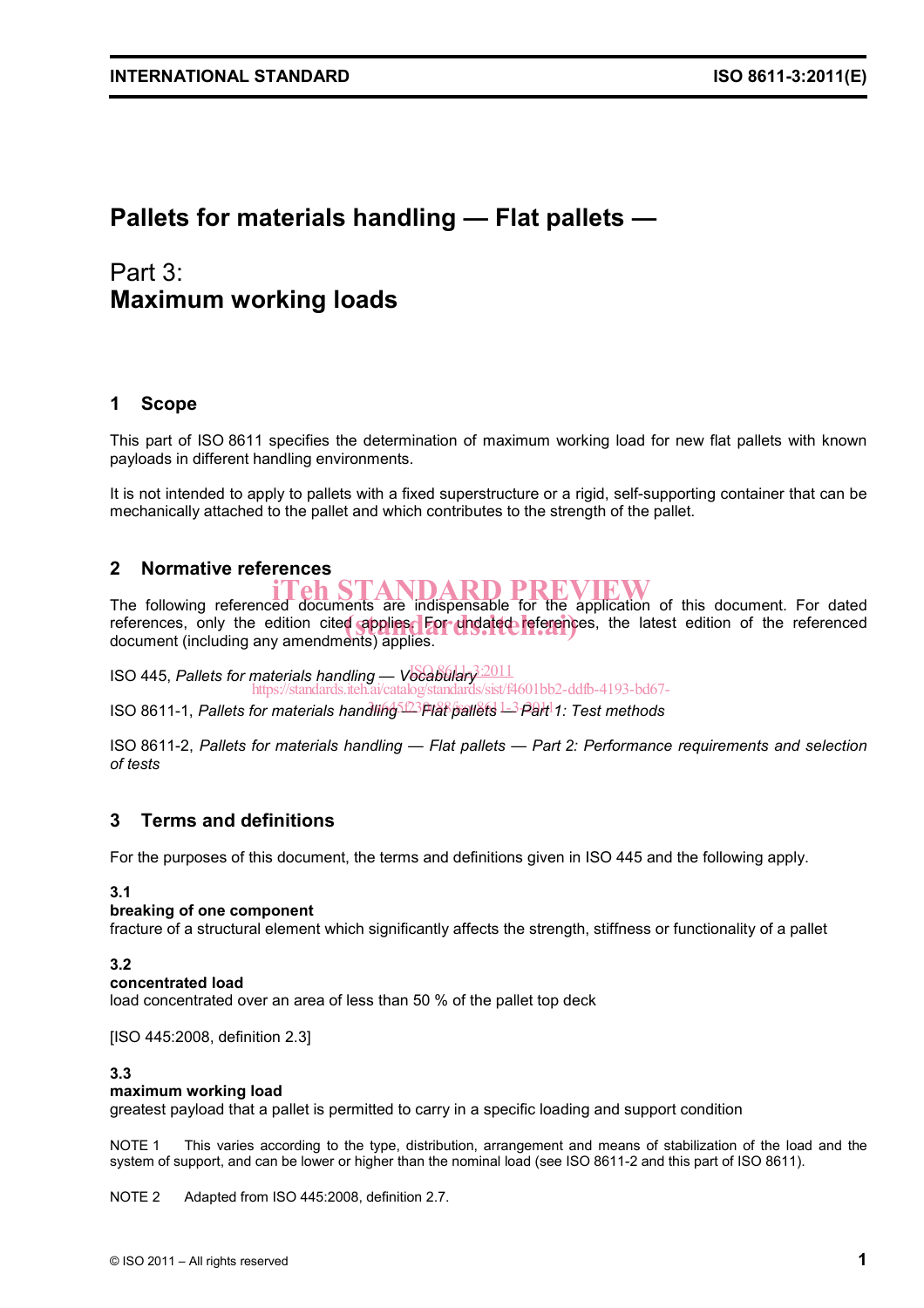#### **3.4**

#### **nominal load**

*R*

lowest safe load value for the specified support conditions, independent of the type of load (excluding concentrated loads)

NOTE 1 "Specified support conditions" refers to the range of conditions of use in 7.1 of ISO 8611-2:2011.

NOTE 2 Nominal load does not represent an actual payload on a pallet in use. The nominal load is used for comparing the performance of different pallets.

NOTE 3 Adapted from ISO 445:2008, definition 2.2.

#### **3.5 payload**

*Q*

load carried by the pallet in use

[ISO 445:2008, definition 2.8]

NOTE This can be above, identical to or below the nominal load.

### **3.6**

#### **platen**

solid, rigid surface on a test machine used for applying a load to test a sample pallet

# iTeh STANDARD PREVIEW

# **3.7**

**racking**  racking<br>storage of unit loads in drive-in or beam racks with free, unsupported spans

[ISO 445:2008, definition A.3.1]

ISO 8611-3:2011 https://standards.iteh.ai/catalog/standards/sist/f4601bb2-ddfb-4193-bd67- 3a645f230c88/iso-8611-3-2011

## **3.8**

**safety factor** 

ratio of the ultimate load to the nominal load

NOTE In ISO 8611 (all parts), this ratio is at least 2,0.

#### **3.9**

#### **solid load**

single, compact, rigid, homogeneous load, supported by all the blocks and/or stringers (bearers) of the pallet

NOTE Adapted from ISO 445:2008, definition 2.6.

### **3.10**

**stacking** 

placing of pallets with unit loads one upon the other without recourse to intermediate shelves or racking

NOTE Adapted from ISO 445:2008, definition A.2.1.

#### **3.11**

**stiffness** 

relative deformation of a pallet or component under load

NOTE High stiffness means small displacement, deflection or deformation for a given load.

## **3.12**

**test load** 

*P*

load applicators, the load board or load box and the applied load itself